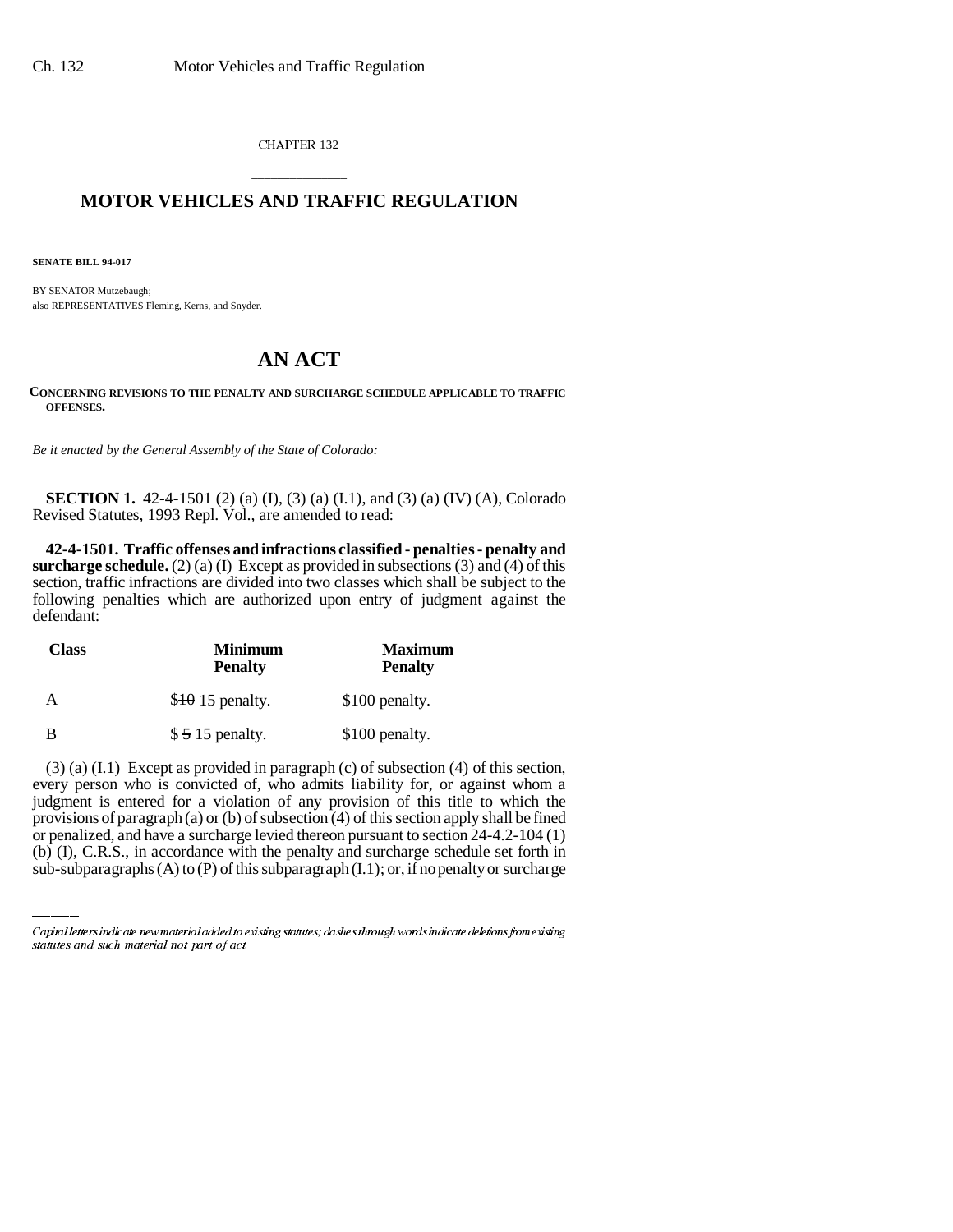is specified in the schedule, the penalty for a class A traffic infraction shall be ten dollars, the penalty for a class B traffic infraction AND CLASS B TRAFFIC INFRACTIONS shall be five FIFTEEN dollars, and the surcharge shall be calculated pursuant to section 24-4.2-104 (1) (b) (I), C.R.S. TWO DOLLARS. These penalties and surcharges shall apply whether the defendant acknowledges his guilt or liability in accordance with the procedure set forth by paragraph (a) of subsection (4) of this section or is found guilty by a court of competent jurisdiction or has judgment entered against him by a county court magistrate. Penalties and surcharges for violating specific sections shall be as follows:

| <b>Section Violated</b>                                                                                                                                                                                                                     | <b>Penalty</b>                                                                                                  | <b>Surcharge</b>                                                                                                                  |  |  |
|---------------------------------------------------------------------------------------------------------------------------------------------------------------------------------------------------------------------------------------------|-----------------------------------------------------------------------------------------------------------------|-----------------------------------------------------------------------------------------------------------------------------------|--|--|
| (A) Drivers' license violations:                                                                                                                                                                                                            |                                                                                                                 |                                                                                                                                   |  |  |
| $42 - 2 - 101$ (1), (3), or (4)<br>42-2-101 $(1)$ OR $(4)$<br>42-2-101 (2), (3), or $(5)$<br>$42 - 2 - 102.5$<br>$42 - 2 - 104$<br>$42 - 2 - 105$<br>$42 - 2 - 114$<br>$42 - 2 - 117$<br>$42 - 2 - 126$<br>$42 - 2 - 128$<br>$42 - 2 - 131$ | \$35.00<br>15.00<br>15.00<br>35.00<br>35.00<br>25.00 15.00<br><del>20.00</del> 15.00<br>35.00<br>35.00<br>35.00 | \$5.00, 4.00<br>5.002.00<br>2.00<br>1.00 4.00<br>$\pm 0.004$<br>3.002.00<br>3.002.00<br>$+00, 400$<br>$+2.00$ 4.00<br>$\pm 0.004$ |  |  |
| $42 - 2 - 132$<br>$42 - 2 - 133$                                                                                                                                                                                                            | 35.00<br>35.00                                                                                                  | <del>3.00</del> 4.00<br><del>3.00</del> 4.00                                                                                      |  |  |
|                                                                                                                                                                                                                                             |                                                                                                                 |                                                                                                                                   |  |  |

#### (B) **Registration and taxation violations:**

| $42 - 3 - 102$        | \$40.0050.00           | \$3.006.00           |
|-----------------------|------------------------|----------------------|
| $42 - 3 - 111$        | 15.00                  | 2.00                 |
| $42 - 3 - 113$        | <del>10.00</del> 15.00 | 3.002.00             |
| $42 - 3 - 116$        | 50.00                  | 3.00, 6.00           |
| $42 - 3 - 122(1)(a)$  | 150.00 75.00           | $56.00$ 9.00         |
| $42 - 3 - 122$ (1)(c) | 25.00 35.00            | <del>3.00</del> 4.00 |
| $42 - 3 - 122$ (1)(f) | 75.00                  | <del>3.00</del> 9.00 |
| $42 - 3 - 123$        | 20.0050.00             | 3.00 6.00            |

#### (C) **Traffic regulation generally:**

| 42-4-106.5 | \$15.00 | \$1.00200            |
|------------|---------|----------------------|
| 42-4-107   | 15.00   | <del>1.00</del> 2.00 |
| 42-4-112   | 15.00   | <del>3.00</del> 2.00 |
| 42-4-113   | 15.00   | <del>3.00</del> 2.00 |

#### (D) **Equipment violations:**

| 42-4-201 | \$ 35.00    | $$1.00$ 4.00         |
|----------|-------------|----------------------|
| 42-4-202 | 40.00 35.00 | <del>1.00</del> 4.00 |
| 42-4-203 | 15.00       | 3.00 2.00            |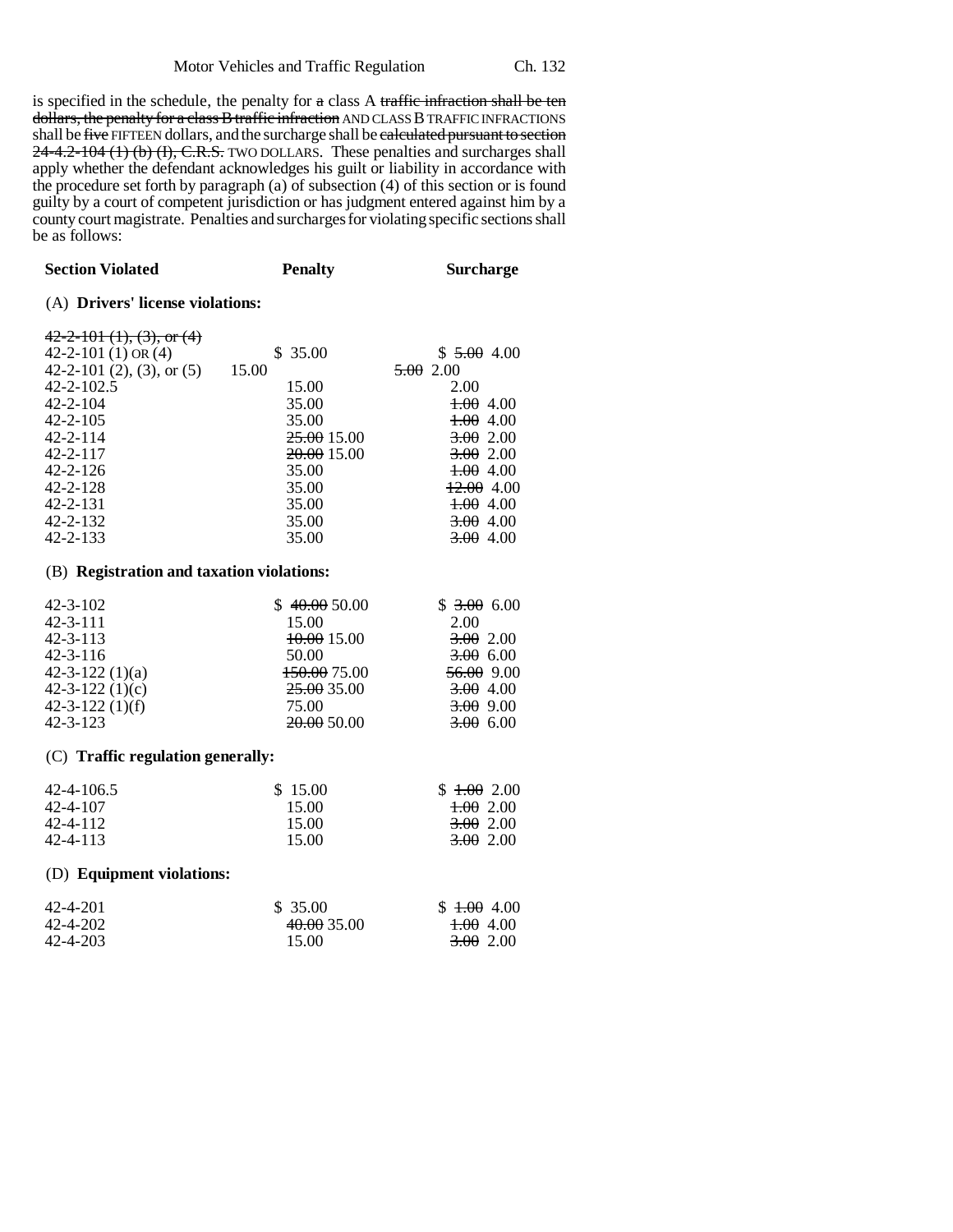Ch. 132 Motor Vehicles and Traffic Regulation

| 42-4-204                    | 15.00                  | $\frac{1.00}{0.00}$ 2.00 |
|-----------------------------|------------------------|--------------------------|
| 42-4-205                    | 15.00                  | $\pm 0.00$               |
| 42-4-206                    | <del>10.00</del> 15.00 | $\pm 002.00$             |
| 42-4-207                    | 15.00                  | $\frac{1.00}{0.00}$ 2.00 |
| 42-4-208                    | 15.00                  | 1.002.00                 |
| 42-4-209                    | 15.00                  | $\frac{1.00}{0.00}$ 2.00 |
| 42-4-210                    | 15.00                  | $\frac{1.00}{0.00}$ 2.00 |
| 42-4-211                    | 10.0015.00             | $\pm 0.00$               |
| 42-4-212                    | 15.00                  | $\frac{1.00}{0.00}$ 2.00 |
| 42-4-212.5                  | 15.00                  | $\pm 0.00$               |
| 42-4-213                    | 15.00                  | $\frac{1.00}{0.00}$ 2.00 |
| 42-4-214                    | <del>10.00</del> 15.00 | $\frac{1.00}{0.00}$ 2.00 |
| 42-4-215                    | 15.00                  | $\pm 0.00$               |
| 42-4-216                    | 10.00 15.00            | $\frac{1.00}{0.00}$ 2.00 |
| 42-4-217                    | <del>10.00</del> 15.00 | $\pm 0.00$               |
| 42-4-218                    | 15.00                  | $\frac{1.00}{0.00}$ 2.00 |
| 42-4-218.5                  | 15.00                  | $\frac{1.00}{0.00}$ 2.00 |
| 42-4-219 (1) or $(2)$       | 15.00                  | $\pm 002.00$             |
| 42-4-220                    | 15.00                  | $\frac{1.00}{0.00}$ 2.00 |
| 42-4-221                    | 15.00                  | $\pm 0.00$               |
| 42-4-222                    | 15.00                  | $\frac{1.00}{0.00}$ 2.00 |
| 42-4-223                    | 10.00 15.00            | $\frac{1.00}{0.00}$ 2.00 |
| 42-4-224                    | 50.00                  | $\pm 0.00$               |
| $42-4-225$ $(1), (2), (3),$ |                        |                          |
| $(6)$ , or $(7)$            | 15.00                  | $\frac{1.00}{0.00}$ 2.00 |
| 42-4-226                    | 15.00                  | 1.00200                  |
| 42-4-227                    | 15.00                  | 1.002.00                 |
| $42 - 4 - 228$              | 50.00                  | 18.00                    |
| 42-4-229                    | 15.00                  | $\frac{1.00}{0.00}$ 2.00 |
| 42-4-231                    | 15.00                  | 3.002.00                 |
| 42-4-232                    | 100.00 75.00           | 37.00 9.00               |
| 42-4-233                    | 15.00                  | 3.002.00                 |
| 42-4-234                    | 50.00                  | $18.00$ 6.00             |
| 42-4-235                    | 50.00                  | 9.00600                  |
| 42-4-236                    | 10.00 15.00            | 1.00200                  |
| 42-4-237                    | 15.00                  | 3.002.00                 |
| 42-4-238                    | 35.00                  | $3.00$ 4.00              |

# (E) **Emissions inspections:**

| $42 - 4 - 315(2)(b)$ | 0.10000      | 0.2700            |
|----------------------|--------------|-------------------|
|                      | <u>JIWW.</u> | <del>997.00</del> |
| 42-4-315 $(3)(c)$    | \$ 50.00     | \$ 6.00           |
| 42-4-315 $(3)(d)$    | 15.00        | 2.00              |

# (F) **Size, weight, and load violations:**

| 42-4-402   | \$ 75.00   | $$2.00$ 9.00         |
|------------|------------|----------------------|
| 42-4-403   | 20.0015.00 | 2.00                 |
| 42-4-404   | 75.OO      | <del>2.00</del> 9.00 |
| 42-4-404.5 | 75.OO      | <del>2.00</del> 9.00 |
| 42-4-405   | 15.00      | <del>1.00</del> 2.00 |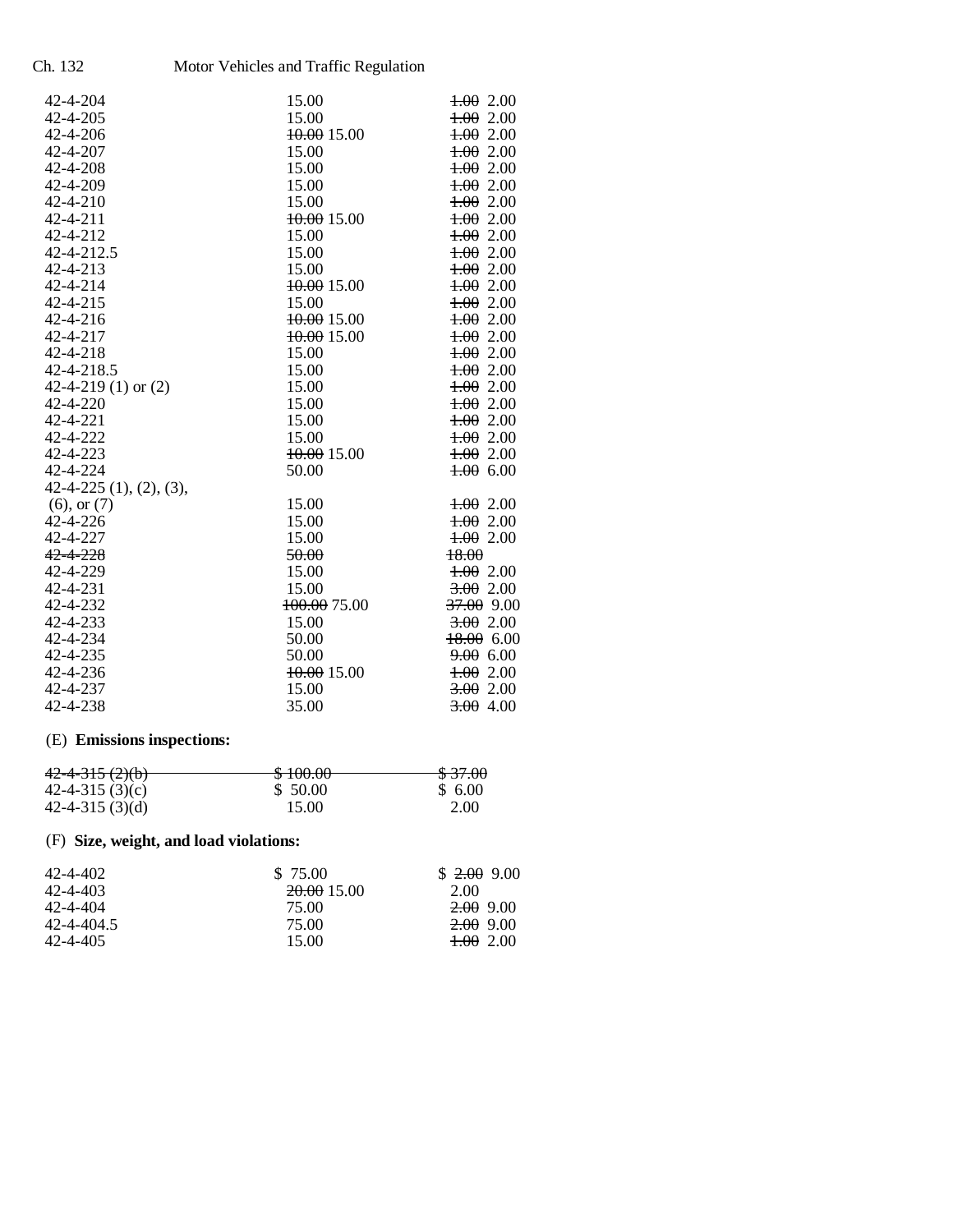| 42-4-408           | 50.00                  | <del>7.00</del> 6.00 |
|--------------------|------------------------|----------------------|
| 42-4-409 $(12)(a)$ | 35.00                  | 3.00 4.00            |
| 42-4-410           | <del>20.00</del> 35.00 | 3.00 4.00            |
| 42-4-411           | 85.00 75.00            | <del>2.00</del> 9.00 |

### (G) **Signals, signs, and markings violations:**

| 42-4-504       | \$20.0035.00           | \$3,00,4.00 |
|----------------|------------------------|-------------|
| 42-4-505       | 20.00 35.00            | $1.00$ 4.00 |
| $42 - 4 - 506$ | 20.00 35.00            | $+0.00400$  |
| 42-4-507       | 15.00                  | 3.002.00    |
| $42 - 4 - 508$ | 50.00                  | 3.00, 6.00  |
| $42 - 4 - 509$ | 15.00                  | 3.002.00    |
| $42 - 4 - 510$ | 15.00                  | 3.002.00    |
| 42-4-512       | <del>5.00</del> 15.00  | $+0.00200$  |
| 42-4-514       | <del>20.00</del> 35.00 | 3.00, 4.00  |

## (H) **Rights-of-way violations:**

| $42 - 4 - 601$ | 20.00 35.00            | $$2.00$ 4.00         |
|----------------|------------------------|----------------------|
| 42-4-602       | <del>20.00</del> 35.00 | <del>1.00</del> 4.00 |
| $42 - 4 - 603$ | 35.00                  | <del>2.00</del> 4.00 |
| 42-4-604       | 35.00                  | 2.00, 4.00           |
| $42 - 4 - 605$ | 50.00                  | $2.00\ 6.00$         |
| $42 - 4 - 606$ | 35.00                  | $\pm 0.004$          |
| $42 - 4 - 607$ | 35.00                  | $\pm 0.004$          |
| 42-4-608       | 35.00                  | <del>3.00</del> 4.00 |
| $42 - 4 - 609$ | 35.00                  | 3.00, 4.00           |
| 42-4-609.5     | 35.00                  | <del>3.00</del> 4.00 |
| 42-4-610       | <del>20.00</del> 35.00 | <del>3.00</del> 4.00 |
| 42-4-611       | <del>20.00</del> 35.00 | <del>3.00</del> 4.00 |
| $42 - 4 - 614$ | 35.00                  | <del>3.00</del> 4.00 |

#### (I) **Pedestrian violations:**

| 42-4-701       | \$20.0015.00           | \$1.002.00           |
|----------------|------------------------|----------------------|
| 42-4-702       | 20.00 15.00            | 2.00                 |
| 42-4-703       | 10.0015.00             | 1.002.00             |
| 42-4-704       | <del>10.00</del> 15.00 | 1.002.00             |
| 42-4-705       | <del>10.00</del> 15.00 | $+0.00200$           |
| $42 - 4 - 706$ | 20.00 35.00            | 3.00, 4.00           |
| 42-4-707       | <del>20.00</del> 35.00 | <del>3.00</del> 4.00 |
| 42-4-709       | 35.00                  | 3.00 4.00            |

## (J) **Turning and stopping violations:**

| 42-4-801 | \$20.0035.00           | \$2.00, 4.00         |
|----------|------------------------|----------------------|
| 42-4-802 | <del>20.00</del> 35.00 | <del>2.00</del> 4.00 |
| 42-4-803 | <del>20.00</del> 35.00 | <del>1.00</del> 4.00 |

### (K) **Driving, overtaking, and passing violations:**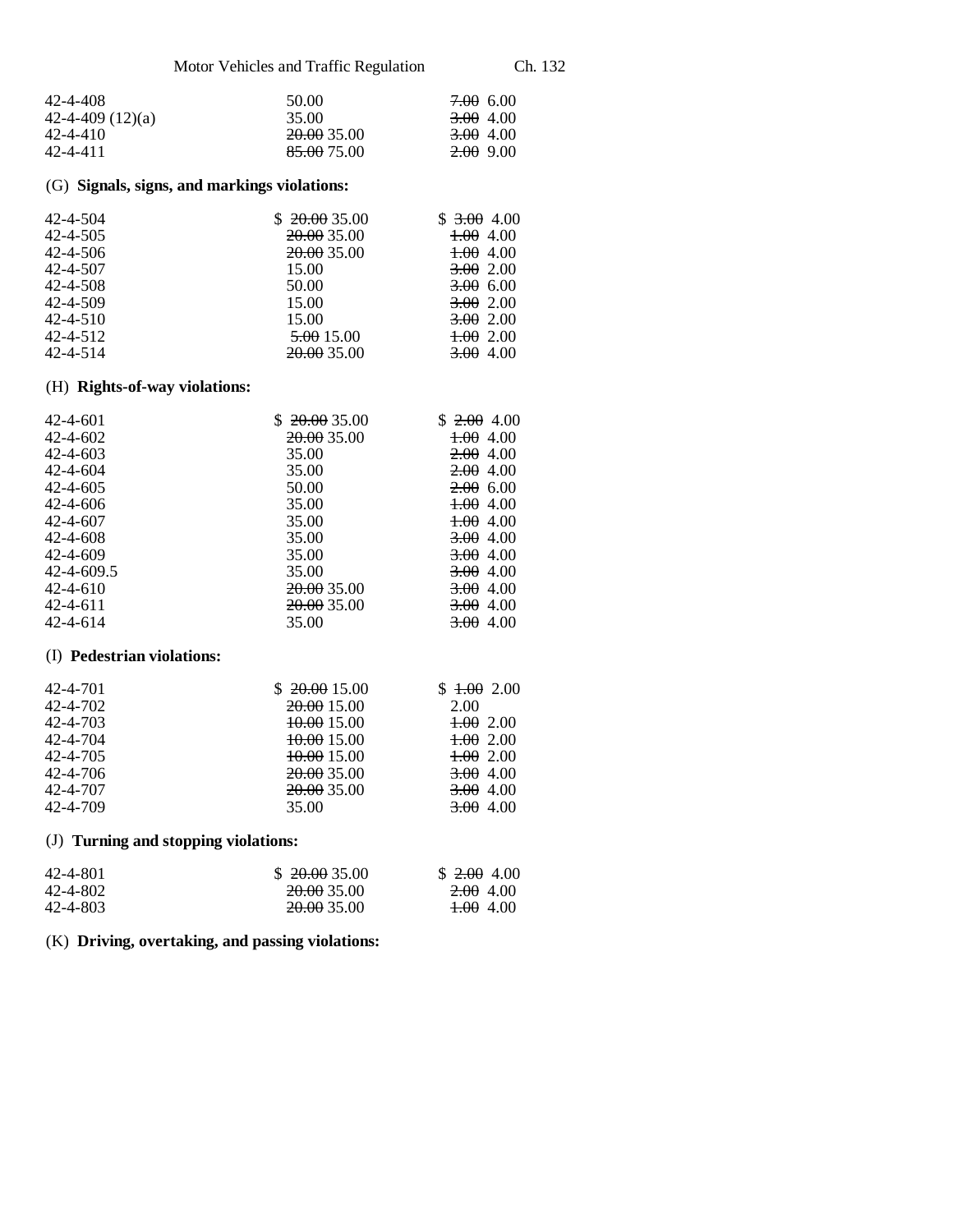Ch. 132 Motor Vehicles and Traffic Regulation

| 42-4-901       | \$20.0035.00           | \$3,00,4.00          |
|----------------|------------------------|----------------------|
| 42-4-902       | 20.00 35.00            | <del>3.00</del> 4.00 |
| 42-4-903       | 20.0035.00             | 2.00, 4.00           |
| 42-4-904       | 20.00 35.00            | 2.00, 4.00           |
| $42 - 4 - 905$ | 20.00 35.00            | 2.00, 4.00           |
| 42-4-906       | 20.00 35.00            | <del>3.00</del> 4.00 |
| 42-4-907       | 20.00 35.00            | 3.00 4.00            |
| 42-4-908       | <del>20.00</del> 35.00 | $\pm 0.004$          |
| 42-4-909       | <del>15.00</del> 35.00 | <del>3.00</del> 4.00 |
| 42-4-910       | 20.00 35.00            | <del>3.00</del> 4.00 |
| 42-4-911       | 100.00                 | 37.00 12.00          |
|                |                        |                      |

# (L) **Speeding violations:**

| 42-4-1001 (1), $(7)(a)$ , or<br>$(7)(b)$ (1 to 4 miles per<br>hour over the reasonable<br>and prudent speed or over<br>the maximum lawful speed<br>limit of 55 or 65 miles<br>per hour) | $\frac{10.00}{15.00}$ \$ 3.00 2.00<br>\$ |                      |
|-----------------------------------------------------------------------------------------------------------------------------------------------------------------------------------------|------------------------------------------|----------------------|
| 42-4-1001 (1), $(7)(a)$ , or<br>$(7)(b)$ (5 to 9 miles per<br>hour over the reasonable<br>and prudent speed or over<br>the maximum lawful speed<br>limit of 55 or 65 miles<br>per hour) | 25.00 35.00                              | <del>9.00</del> 4.00 |
| 42-4-1001 (1) or $(7)(b)$ (10<br>to 19 miles per hour over<br>the reasonable and prudent<br>speed or over the maximum<br>lawful speed limit of 55<br>miles per hour)                    | <del>55.00</del> 50.00                   | $9.00\ 6.00$         |
| 42-4-1001 $(7)(a)$ (10 to 14<br>miles per hour over<br>maximum lawful speed limit<br>of 65 miles per hour)                                                                              | 55.00 50.00                              | <del>9.00</del> 6.00 |
| 42-4-1001 $(7)(a)$ (15 to 19<br>miles per hour over<br>maximum lawful speed limit<br>of 65 miles per hour)                                                                              | 60.00 75.00                              | 9.00                 |
| 42-4-1001 (1) or $(7)(b)$ (20<br>to 24 miles per hour over                                                                                                                              |                                          |                      |

 the reasonable and prudent speed or over the maximum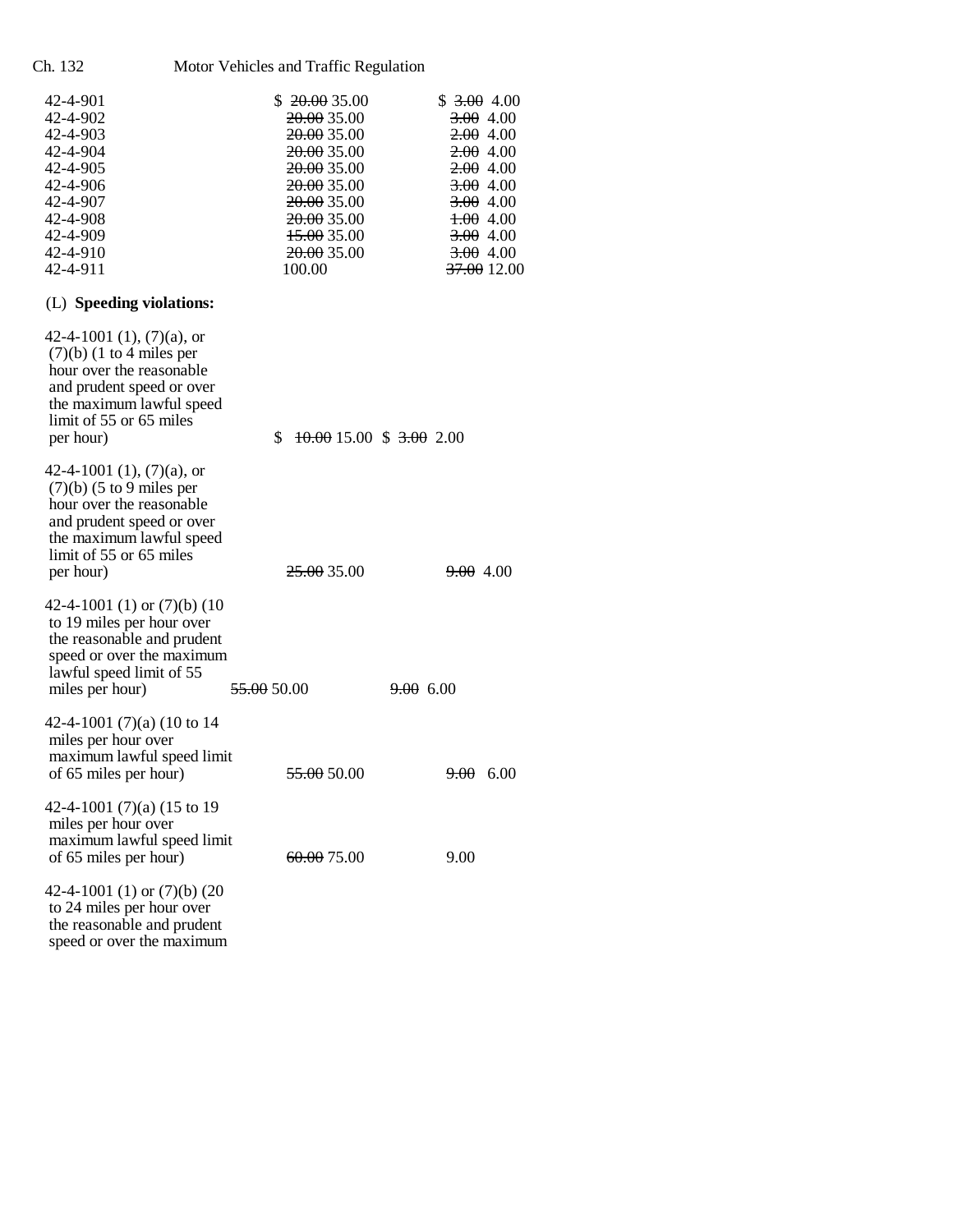| lawful speed limit of 55<br>miles per hour)   | 100.00       | $9.00$ 12.00             |      |
|-----------------------------------------------|--------------|--------------------------|------|
| $42 - 4 - 1001(3)$                            | 40.00 35.00  | <del>9.00</del> 4.00     |      |
| $42 - 4 - 1003$                               | 15.00        | 3.00                     | 2.00 |
| 42-4-1004                                     | 15.00        | 3.002.00                 |      |
| (M) Parking violations:                       |              |                          |      |
| 42-4-1101                                     | \$15.00      | $$1.00$ 2.00             |      |
| 42-4-1102                                     | 15.00        | $+00$                    | 2.00 |
| 42-4-1104                                     | 10.00 15.00  | $+00$                    | 2.00 |
| 42-4-1105                                     | 10.0015.00   | 1.00200                  |      |
| 42-4-1106                                     | 10.00 15.00  | $\frac{1.00}{0.00}$ 2.00 |      |
| 42-4-1107                                     | 15.00        | 3.00                     | 2.00 |
| 42-4-1109 (4) or $(5)$                        | 50.00        | 0.00                     | 6.00 |
| (N) Other offenses:                           |              |                          |      |
| 42-4-1204                                     | \$50.00      | $$7.00$ 6.00             |      |
| 42-4-1205                                     | 15.00        | 3.00                     | 2.00 |
| 42-4-1206                                     | 15.00        | 3.00                     | 2.00 |
| 42-4-1207                                     | 40.00 35.00  | $2.00$ 4.00              |      |
| 42-4-1208                                     | 40.00 35.00  | $\pm 0.004$              |      |
| 42-4-1210                                     | 35.00        | $3.00$ 4.00              |      |
| 42-4-1212                                     | 15.00        | 3.00                     | 2.00 |
| (O) Motorcycle violations:                    |              |                          |      |
| 42-4-1302                                     | \$20.0015.00 | $$3,00$ 2.00             |      |
| 42-4-1303                                     | 20.00 15.00  | 3.00                     | 2.00 |
| 42-4-1304                                     | 20.00 15.00  | 3.00                     | 2.00 |
| (P) Offenses by persons controlling vehicles: |              |                          |      |

| 42-4-1503 | \$20.0015.00 | $$3.00$ 2.00 |  |
|-----------|--------------|--------------|--|
|-----------|--------------|--------------|--|

(IV) (A) Any person convicted of violating section 42-3-114 who has not been convicted of a violation of section 42-3-114 in the twelve months preceding such conviction shall be fined as follows, whether the defendant acknowledges his guilt pursuant to the procedure set forth in paragraph (a) of subsection (4) of this section or is found guilty by a court of competent jurisdiction:

**Number of days beyond renewal period that registration has been expired Penalty Surcharge** 

| $1-29$      | \$25.0035.00 | \$3,00,4.00          |
|-------------|--------------|----------------------|
| $30 - 59$   | 50.00        | 3.00 6.00            |
| 60 and over | 75.00        | <del>3.00</del> 9.00 |